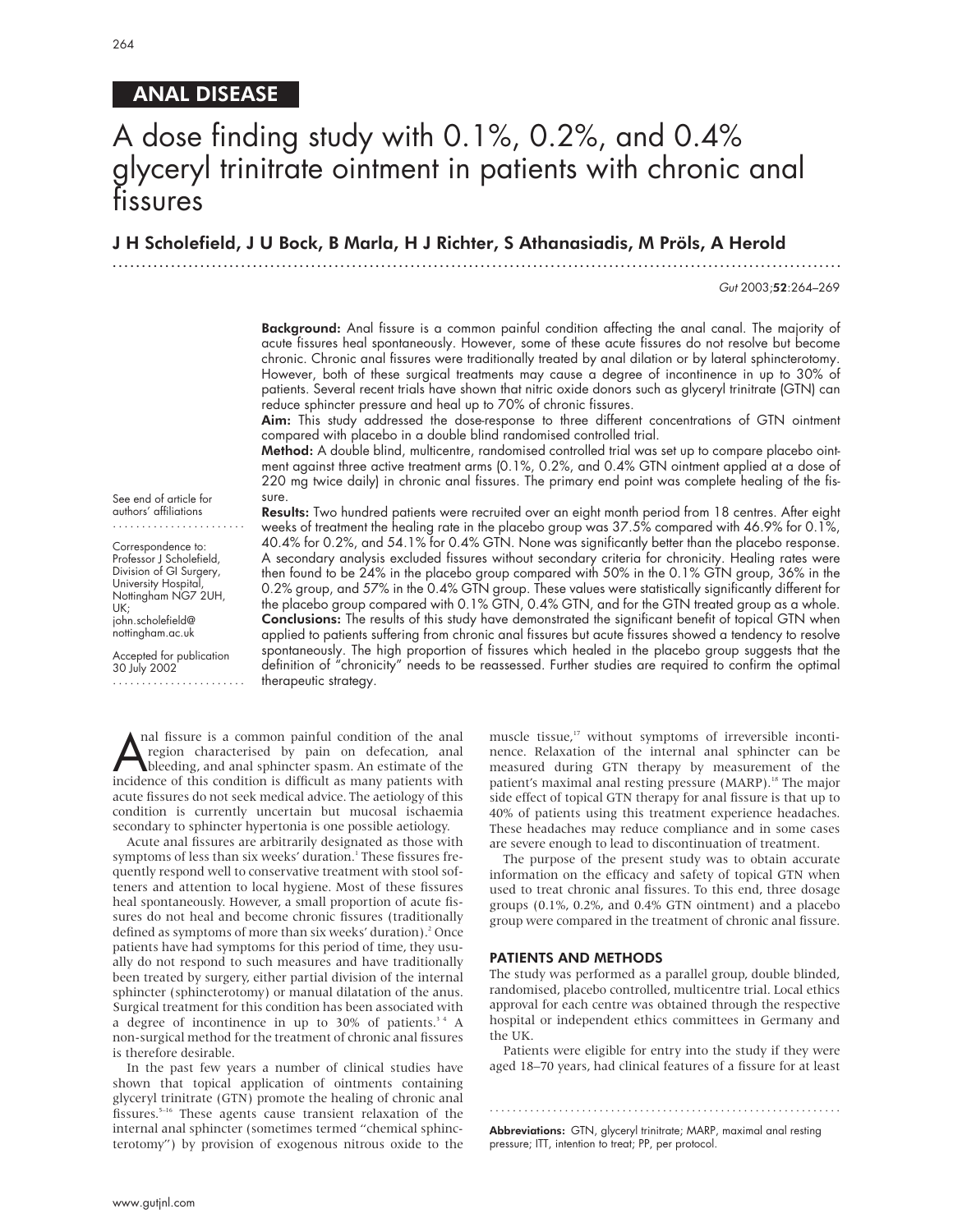

the previous six weeks before enrolment into the study, and additionally, for female patients, provided they had a negative pregnancy test and were using appropriate contraception. Patients were excluded if they had previously been diagnosed as having an inflammatory condition of the anus, including anal sepsis, grade 3 or 4 haemorrhoids, or inflammatory bowel disease. Patients were also excluded if they were pregnant or breast feeding, or had taken non-steroidal anti-inflammatory drugs, calcium antagonists, nitrates, or sildenafil in the 14 days prior to commencing the study.

Fully informed written consent was obtained from each patient prior to entry into the trial. Patients with a confirmed diagnosis of chronic anal fissure (duration of symptoms in excess of six weeks) were randomised to treatment with either 0.1%, 0.2%, or 0.4% GTN ointment or placebo for eight weeks. The presence of secondary features (see fig 1) was noted at trial entry.

All medications were prepared by Dr Falk Pharma GmbH, Freiburg, Germany, and all medications were packaged in identical tubes. Dispensing was undertaken by the individual hospital pharmacies. Allocation of treatment was performed according to a computer generated randomisation method. Progress was assessed at three interim visits, once a fortnight, and at one final visit. Patients were withdrawn at the second interim visit if there was clear lack of efficacy (only a poor response was expected for placebo patients) or if there was complete resolution of symptoms. These patients were withdrawn at the discretion of the investigator in each centre on clinical grounds and without breaking the randomisation code for any patient.

Patients withdrawn without resolution were given the options for other therapy, including surgery or botulinum toxin injection. In addition to assessment of fissure healing (by visual inspection and measurement of the length and

width of the fissure), patients were asked to describe the intensity of their pain using a visual analogue score. Patients and investigators recorded their global assessments of efficacy and safety, including adverse events. The amount of ointment used per patient was assessed at each visit by weighing the residual amount in the 20 g tube provided. The expected weight of the tube at each visit was calculated and the actual weight difference compared with this. Acceptable compliance was recorded if the quotient of the actual weight decrease divided by the expected weight decreased in the range 1.6–0.6 inclusive. Deviation greater than this was regarded as a protocol violation.

Patients were instructed to apply 1 cm (approximately 220 mg) of the ointment prescribed for them and to administer this with the tip of the index finger to a site just inside the anus at the junction of the perianal skin and the anal canal itself. Patients were instructed to apply the ointment twice daily at approximately 12 hourly intervals and were given a diary card to enter the time of day at which the ointment was applied. A dosing regimen of twice daily was chosen as this was used successfully in several other GTN trials<sup>5 12</sup>; it was felt unwise to design a trial in which both GTN concentration and frequency of dosing were variables. Such a design would also have required a major increase in recruitment to power the trial.

All patients entering the trial were given standardised advice to follow a high fibre diet and advice on perianal hygiene at initial assessment.

At each follow up visit healing of the fissure was assessed visually, as were the presence or absence of associated secondary features. Intensity of pain on defecation was also assessed from a visual analogue score, as was overall intensity of pain. MARP was assessed before and during treatment in patients entered into the study in one centre. MARP was measured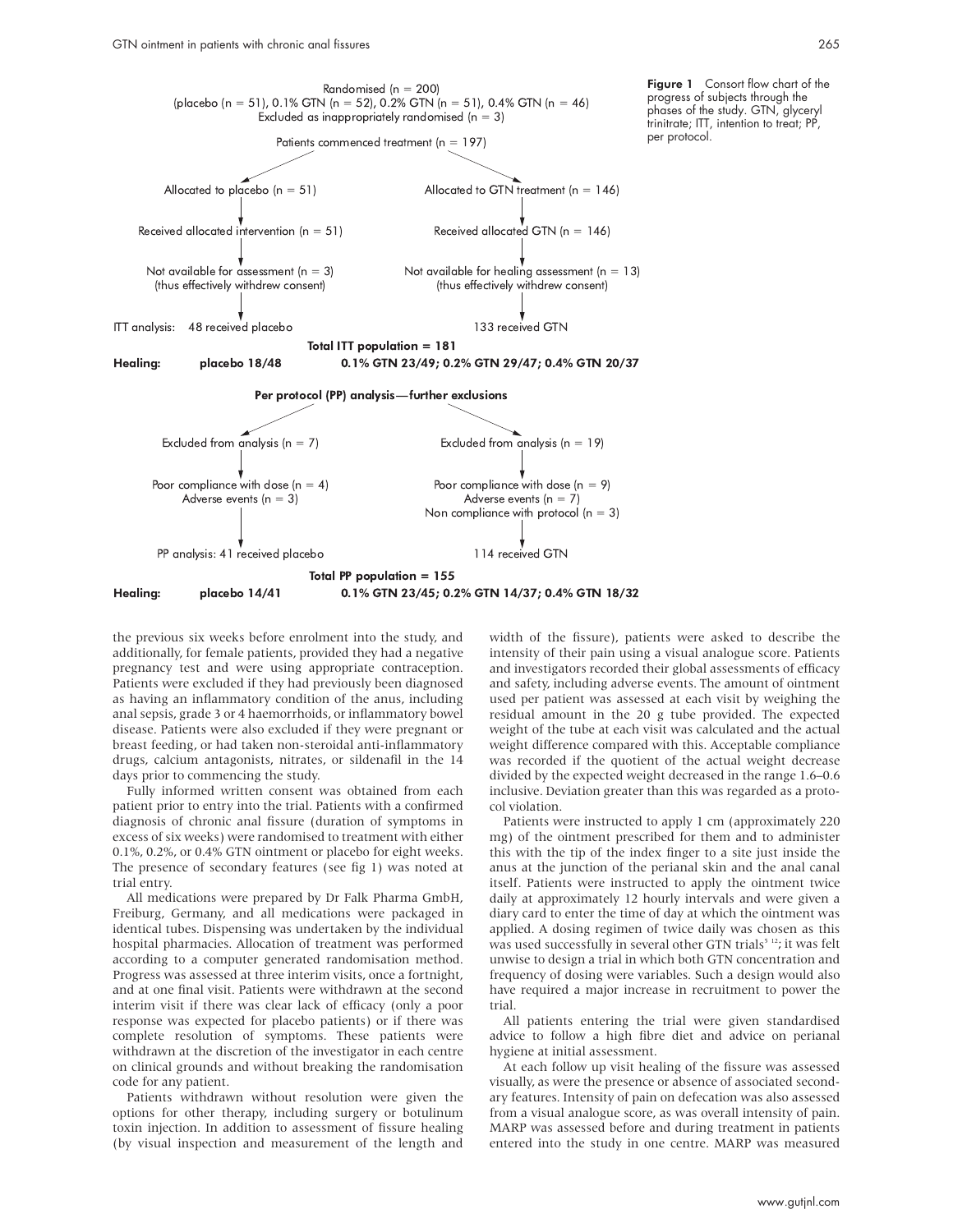|                          | Placebo |           | $0.1\%$ GTN | 0.2% GTN  |                   | $0.4\%$ GTN |
|--------------------------|---------|-----------|-------------|-----------|-------------------|-------------|
| Number randomised        | 51      |           | 52          | 51        | 46                |             |
| Age $(y)$ (mean $(SD)$ ) |         | 43.9 (13) | 43 (13.6)   | 43 (12.8) |                   | 46.7 (13.1) |
| Sex                      |         |           |             |           |                   |             |
| Male (n (%))             | 23      | (45.1)    | 25(48.1)    | 25(48.1)  | 18                | (39.1)      |
| Female (n (%))           | 28      | (54.9)    | 27(51.9)    | 26 (51.0) | 28                | (60.9)      |
| Ethnicity                |         |           |             |           |                   |             |
| Caucasian ( n (%))       | 50      | (98)      | 46 (88.5)   | 49 (96.1) | 43                | (93.5)      |
| Other $(n \ (%))$        | 1       | (2.0)     | 6(11.5)     | 2(3.9)    | 3                 | (6.5)       |
| Site                     |         |           |             |           |                   |             |
| Anterior (n (%))         | 12      | (23.5)    | 5(11.5)     | 16(32.4)  | $12 \overline{ }$ | (26.1)      |
| Posterior (n (%))        | 38      | (74.5)    | 43 (82.7)   | 33 (64.7) | 32                | (69.6)      |
| Lateral (n (%))          |         | (2)       | 3(5.7)      | 2(4.0)    |                   | (2.2)       |

using a solid state manometer (Gaeltec, Skye, UK) and PC based software (Synectic, London, UK).

Power calculations were based on an expected healing rate in the treated groups of 50% and 10% healing rate in the placebo group. Accordingly, it was suggested that recruitment of 40 patients to each group should give an 80% chance of detecting a significant result at  $p=0.05$ .

Statistical analysis was based on an intention to treat (ITT) analysis. The ITT population was defined as those individuals who had applied their assigned treatment at least once and had returned for assessment of the primary end point (healing of the fissure). Patients who failed to present for assessment and who would not reattend for assessment to determine an outcome were deemed to have withdrawn their consent to participate and were excluded from the analysis. A per protocol (PP) analysis was also undertaken. This population was defined as patients for whom no major protocol violations had occurred and for whom an assessment of the primary outcome measure had been undertaken. Patients who withdrew from treatment owing to lack of efficacy were included as treatment failures.

Pain scores were analysed against placebo using ANCOVA. The ANCOVA model comprised the baseline value for "overall" pain intensity and pain on "defecation" at trial entry as covariates, treatment, time point, treatment by time interaction as fixed factors, and subject as the random factor in the model. The interaction term was intended to reveal possible differences in the treatment effect over the time course of the study. The difference between each dose level and placebo was estimated together with 95% confidence intervals.

# RESULTS

Two hundred patients were recruited to the study over eight months. There were no significant differences in age, sex, or ethnicity distribution in the placebo or GTN treated groups (table 1). Patients recruited to both the placebo and GTN groups had no significant differences in their previous medical histories. Mean (SD) age of the study population was 43 (13) years. Fissures were in the posterior position in 73% while 23% had an anterior fissure; 3.5% of patients had a fissure which could not be classified as either anterior or posterior (lateral).

All patients entered into the study were randomised to one of four treatment groups. Data were analysed on an ITT basis and on a PP basis, as defined above (fig 1). Three patients were excluded from the ITT analysis because it was discovered that they had taken prohibited concomitant medication or did not fit the inclusion/exclusion criteria (after randomisation) and should not therefore have been randomised to receive treatment. A further 16 patients (three in placebo group and 13 in the GTN groups) were removed from the ITT analysis because they failed to attend for assessment of healing at the end of the study but had used some of the allocated treatment.

Table 2 Primary analysis: complete healing after eight weeks of treatment in the glyceryl trinitrate (GTN) and placebo groups

| Treatment group              | Proportion healed (%)                                                                                                                                                       | 95% CI        |
|------------------------------|-----------------------------------------------------------------------------------------------------------------------------------------------------------------------------|---------------|
| Intention to treat analysis* |                                                                                                                                                                             |               |
| Placebo                      | 18/48 (37.5%)                                                                                                                                                               | $0.24 - 0.53$ |
| $0.1\%$ GTN                  | 23/49 (46.9%)                                                                                                                                                               | $0.33 - 0.63$ |
| 0.2% GTN                     | 19/47 (40.4%)                                                                                                                                                               | $0.26 - 0.56$ |
| $0.4\%$ GTN                  | 20/37 (54.1%)                                                                                                                                                               | $0.37 - 071$  |
| Per protocol analysist       |                                                                                                                                                                             |               |
| Placebo                      | $14/41$ (34.1%)                                                                                                                                                             | $0.20 - 0.51$ |
| $0.1\%$ GTN                  | 23/45 (51.1%)                                                                                                                                                               | $0.36 - 0.66$ |
| 0.2% GTN                     | 14/37 (37.8%)                                                                                                                                                               | $0.22 - 0.56$ |
| $0.4\%$ GTN                  | 18/32 (56.3%)                                                                                                                                                               | $0.38 - 074$  |
| $p=0.3$ ).                   | $\star \gamma^2$ test for trend, glyceryl trinitrate (GTN) versus placebo ( $\chi^2$ =0.7,<br>$\uparrow \chi^2$ test for trend, GTN versus placebo ( $\chi^2$ =1.4, p=0.1). |               |

Thus the ITT analysis included 181 patients who had used some of the study medication and were assessed for healing at the end of the study. In the PP analysis, a further 26 patients were excluded from the analysis due to poor compliance with dosage  $(n=13)$ , adverse events (headaches  $n=10$ ), or use of prohibited co-medication  $(n=3)$ . Thus for the per PP analysis, 155 patients were available for analysis (see consort flow chart in fig 1). The results of the PP and ITT analyses were very similar and thus the subsequent analysis and discussions are based on the ITT data.

Patient compliance was assessed by weighing the tubes of ointment at each visit. Acceptable compliance was set at 60–160% of expected consumption. A wide range of acceptable dosing was chosen as experience in earlier studies had shown that measurement of a 1 cm strip of ointment is very variable from person to person. Dosing was also likely to vary due to the need to reapply ointment if defecation occurred soon after application of the ointment. Compliance with dosing instruction and duration of treatment were found to be similar across all four treatment groups.

The primary criterion for efficacy of treatment was the proportion of patients who showed complete healing of their fissure after eight weeks of treatment. Overall, 62/133 (46.6%) patients receiving GTN had complete healing at the end of the treatment period compared with 18/48 (37.5%) patients in the placebo group ( $\chi^2$  test for trend, p=0.3). When individual doses of GTN were evaluated against placebo, complete healing rates for any given GTN dose were not significantly different from placebo (table 2). Using the ITT population, a global test for trend of GTN versus placebo was performed ( $\chi^2$ test,  $p=0.4$  ), and for the PP population ( $\chi^2$  test,  $p=0.1$ ).

The major side effect observed in the treatment groups was headache. In the ITT population, 57/181 (31%) patients in this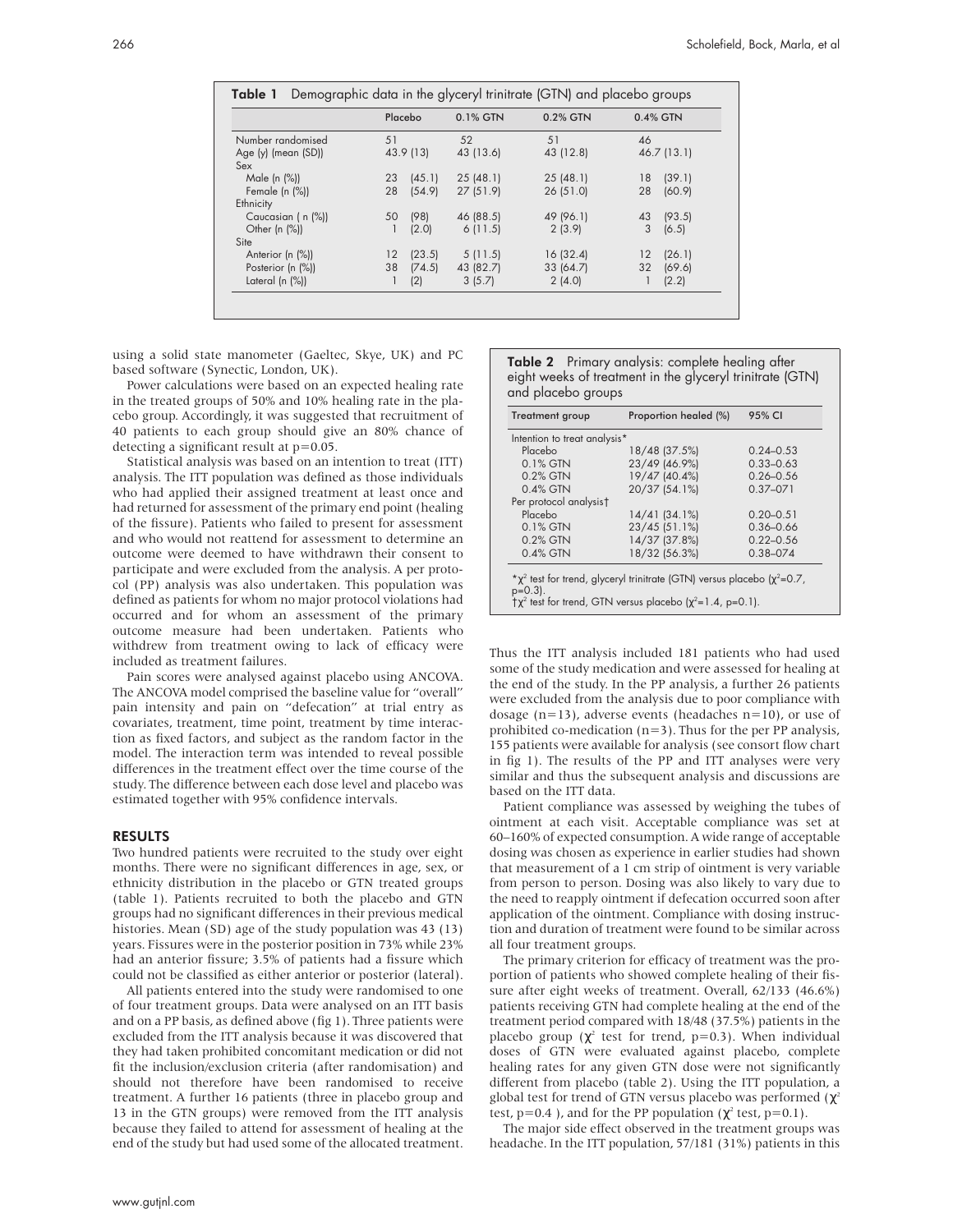study complained of headaches. In the placebo group headaches were reported by 6/48 (12.5%) patients. This probably reflects the fact that the informed consent process warned all participants that headaches are a common side effect in the topical use of GTN. There was a gradual increase in the frequency of reported headaches with increasing GTN dose ( $χ²$  test for trend,  $p < 0.01$ ) (table 3). When asked about the severity of side effects, 9/46 (19.6%) patients receiving 0.4% GTN classed their side effects as severe compared with less than 4% (placebo), 2% (0.1 %GTN), and 5.9% (0.2% GTN) in the other three groups of patients. This was clearly correlated with the incidence of headaches (table 3). There were no other consistent side effects noted throughout the study whose severity might have been correlated with the dosage of GTN.

MARP was assessed in one centre using solid state anal manometry catheters (n=38). The reduction in anal resting pressure increased with increasing dose of GTN. However, there was wide scatter in the reduction in anal pressures, probably reflecting the relatively small numbers of patients in whom MARP measurements were made (table 4). Six patients failed to attend for their final manometry assessment  $(n=32)$ . Analysis of the reduction in anal pressures achieved using GTN or placebo did not reach statistical significance for increasing dose or for pooled GTN groups versus placebo (Fisher's exact test with Bonferroni modification, p=0.77).

Analysis of pain scores for the three active treatments were compared in turn with placebo, both to assess pain on defecation and overall pain scores, using ANCOVA on the ITT population. The p values obtained for the differences between baseline scores and assessments at two, four, six, and eight weeks for pain on defecation using increasing GTN doses were 0.87, 0.71, and 0.40 (all NS). A similar analysis for "overall" pain scores also failed to show any significant dose dependant effect (p values 0.40, 0.34, and 0.64 for increasing doses of GTN).

# Results of secondary analysis

The high incidence of healing observed in patients receiving placebo in this trial led the investigators to believe that many of the fissures included in the trial were more typical of acute rather than chronic fissures.

Chronicity of an anal fissure may be characterised by the presence of secondary features, as listed in table 5.

Therefore, a secondary analysis of patients reported to have at least two (or more than one) of five features of chronicity

Table 5 Features of chronicity in an anal fissure, listed from least to most severe

- (1) Sentinal skin tag
- (2) Hypertrophied anal papillae
- (3) Exposed internal anal sphincter (4) Fibrotic lateral fissure
- (5) Fibrotic anal sphincter

were analysed for the end point of complete healing after eight weeks by GTN therapy versus placebo. A subset of patients eligible for the ITT analysis (36/181 (19.8%)) showed only one secondary criterion for chronicity (sentinel skin tag or hypertrophied anal papillae). By excluding patients with only one feature of chronicity, a comparison of the complete healing rates between active and placebo treatments yielded a significant result for  $0.1\%$  GTN and for  $0.4\%$  GTN ( $p \le 0.05$ ), as did the test for trend for all GTN treatments versus placebo ( $\gamma^2$ test,  $p=0.03$ ) (table 6). As in the primary analysis, the proportion of fissures which healed using 0.4% (56.7%) was slightly greater than the proportion of healing on 0.1% (50.0%) and greater than on 0.2% (36.1%). The placebo response in the secondary analysis decreased to 24.3% compared with the placebo response in the primary analysis (37.5%) which might indicate that many of these fissures were "acute " rather than "chronic".

#### **DISCUSSION**

This was a large multicentre randomised trial investigating the efficacy of topical GTN in the treatment of anal fissures and demonstrated a similar healing rate to that reported in our original randomised trial using eight weeks of treatment with topical 0.2% GTN.<sup>12-13-18</sup> We have demonstrated that in truly chronic anal fissures, topical GTN ointment will heal over 50% of fissures without surgical intervention. However, the unexpectedly high healing rate in the placebo group (37%) has precluded any conclusions from the dose ranging part of the trial.

The major side effect with topical GTN therapy is headache; no other significant side effects were seen. The severity of the headache with topical GTN therapy appears to be dose dependent; patients using 0.4% GTN had a higher dropout rate which adversely affected compliance in this group. Although it

| Frequency of adverse events by treatment group (intention to treat<br>Table 3<br>population) |                     |                      |                      |                      |                           |
|----------------------------------------------------------------------------------------------|---------------------|----------------------|----------------------|----------------------|---------------------------|
|                                                                                              | Placebo<br>$(n=48)$ | 0.1% GTN<br>$(n=49)$ | 0.2% GTN<br>$(n=47)$ | 0.4% GTN<br>$(n=37)$ | All patients<br>$(n=181)$ |
| Adverse event                                                                                |                     |                      |                      |                      |                           |
| Headache (n (%))                                                                             | 6(12.5%)            | 9(18.3%)             | 17(36.1%)            | 25 (67.5%)           | 57 (31.5%)                |
| Severe headache (n (%))                                                                      | 2(4.2%)             | 1(2.0%)              | 3(6.3%)              | $9(24.3\%)$          | 14(7.7%)                  |

| Treatment group | Baseline anal resting<br>pressure | Pressure change after 4<br>weeks on treatment | Pressure change after 8<br>weeks on treatment |
|-----------------|-----------------------------------|-----------------------------------------------|-----------------------------------------------|
| Placebo         | $110.9$ (49.2) (n=9)              | $-0.9$ (14. 2) (n=8)                          | $-12$ (26.2) (n=6)                            |
| $0.1\%$ GTN     | $110.5(61.3)(n=11)$               | $+4.4$ (17.2) (n=11)                          | $-12.3$ (22.7) (n=10)                         |
| 0.2% GTN        | $88.2$ (46.5) (n=11)              | $-5.7$ (10.6) (n=11)                          | $-11.8$ (32.9) (n=9)                          |
| $0.4\%$ GTN     | $101.7$ (56.2) (n=7)              | $-7.7$ (15.9) (n=7)                           | $-20.3$ (24.9) (n=7)                          |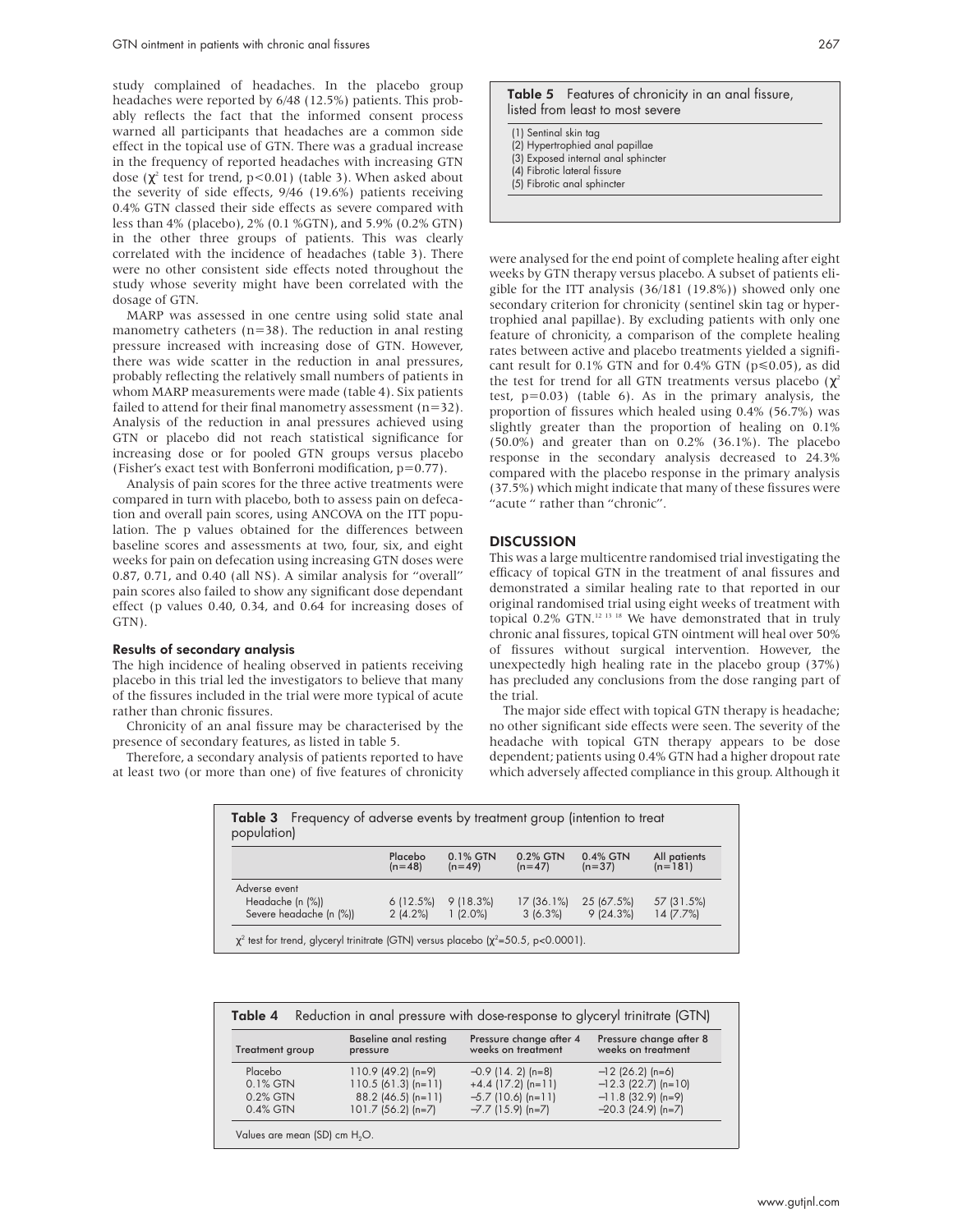Table 6 Secondary analysis (intention to treat population) after excluding fissures with one of five features of chronicity. Complete healing assessed after eight weeks of treatment with glyceryl trinitrate (GTN) or placebo

| Treatment group | Proportion healed (%) | 95% CI        | p value v placebo |
|-----------------|-----------------------|---------------|-------------------|
| Placebo         | $9/37$ (24.3%)        | $0.12 - 0.41$ |                   |
| $0.1\%$ GTN     | 21/42 (50.0%)         | $0.34 - 0.66$ | 0.05              |
| 0.2% GTN        | 13/36 (36.1%)         | $0.21 - 0.54$ | 0.91              |
| $0.4\%$ GTN     | 17/30 (56.7%)         | $0.37 - 0.75$ | 0.03              |

placebo (χ²=4.5, p=0.03).<br>Only 145/181 ITT patients were available for this evaluation (in 36 patients "features of chronicity" were not completed by the investigator).

is postulated that such headaches diminish with persistent use and that an increasing dosing regimen can negate the worst of these side effects, experience in this study would suggest that the difference in healing rates between 0.1% and 0.4% would not merit using the higher strength ointment. Pharmacological studies of the dose-response curve for topical GTN are difficult to determine as GTN is broken down into mono- and dinitrates, which are also pharmacologically active and are also relatively unstable, making serum assays difficult (M Jonas, personal communication).

For fissures with two or more of the accepted features of chronicity, the present study has demonstrated a significant benefit of GTN. The results of the secondary analysis might indicate that formulations containing 0.1% GTN could be effectively used in chronic anal fissure.

The primary aim of this study was to demonstrate the efficacy of GTN treatment against placebo with the secondary aim of defining an optimal dose for efficacy. These aims were not achieved, largely due to the high rate of fissure healing in the placebo group (37.5%). Other single centre studies have reported a healing rate of 3–10% in placebo treated groups.7 8 12 13 18 This provides an important lesson for future trials in this condition. The most likely explanation for the high rate of healing with placebo in this study is that some of the fissures included in the present study were more typically acute than chronic. While this effect might also be expected to lead to a higher healing rate in the GTN groups, the difference between active treatment and placebo is diminished, thereby reducing the power of the study (global comparison of GTN *v* placebo,  $p=0.3$ ). The finding that 0.2% GTN had lower healing rates than either 0.4% or 0.1% GTN was also unexpected but pharmaceutical analysis has not revealed any error in manufacture, and in those patients undergoing manometric analysis ( $n=26$ ) the PP pressure reduction was less than with 0.4% but greater than with 0.1% GTN. We have had the batch of 0.2% GTN gel independently reanalysed for its GTN content and found it to be pharmacologically correct. This is also supported by the manometric data which showed that the 0.2% gel was pharmacologically active. On this basis we conclude that the most likely explanation for this anomalous healing rate is the relatively small difference in healing rates between the different GTN groups and it is our impression that with a larger sample size in each group this anomaly would probably disappear.

In the analysis of the ITT population, we believe that the loss of 16/197 (8%) patients from the ITT population due to failure to reattend for follow up (and therefore assessment of healing) after starting their randomised treatment makes the outcome in these patients uncertain and therefore they were excluded from the analysis. In a worst case scenario one might assume that all 16 were receiving GTN rather than placebo and that all had failed to heal. This would reduce the healing rate from 46.6% to 41.6% and the comparison of GTN versus placebo would remain non-significant ( $p=0.4$ ). In this worst case scenario, one might conclude that the 0.4% GTN group is

smaller than the other groups because more patients defaulted, but this is not the case. A quirk of the randomisation process resulted in the 0.4% GTN group containing 46 patients compared with 51 or 52 in the other groups; the default rate was equally spread across all four treatment groups, including the placebo group (see fig 1).

Two other published trials have reported a lower healing rate using topical GTN where a course of only four weeks of treatment led to healing in only 10–30% of chronic fissures.<sup>19 20</sup> The experience from the present study might offer two explanations for the variable results obtained in other trials. We conclude that the cut off of chronicity at six weeks is probably inadequate and chronicity needs to be redefined in the design of future placebo controlled trials in this condition. Inclusion of fissures which do not have features of chronicity will inevitably increase the proportion of fissures which heal spontaneously and therefore increase the healing rate in both treatment and placebo groups, but this is likely to cause a reduction in the differential healing rate between active and placebo arms leading to under powering of the trial. It is our experience that less than eight weeks of treatment with topical GTN is likely to be unsuccessful in truly chronic fissures as it takes chronic fissures this period of time to heal, indeed some fissures may only partially heal within eight weeks but will fully heal if treated for longer.<sup>14</sup> Some fissures which initially heal on GTN will recur within 12 months but respond to further courses of GTN.

In conclusion, topical GTN remains the most widely used non-surgical treatment for chronic anal fissure. It is generally regarded as being effective in the treatment of both acute and chronic fissures. However, its complex pharmacology is limiting the development of optimal therapeutic strategies.

A more stringent definition of "chronicity" in anal fissures is required for clinical trials in this condition. We suggest that this should probably be revised from six to12 weeks' duration of symptoms plus the presence of at least two of the recognised features of chronicity.

#### ACKNOWLEDGEMENTS

This study would not have been possible without the help of a number of individuals in the participating centres. We would therefore like to extend their thanks to all of the following: Marion Jonas, Bill Speake, Keith Neal, and Shiela Hodgson, University Hospital, Nottingham; W Brühl, Darmklinik, Vlotho-Exter; M Dunlop, Western General Hospital, Edinburgh; B Eichmann, Praxis, Hamburg; T Eisenbach, Praxis, Leverkusen; C. Görlitz-Burmeister, Praxis, Hamburg; J-U Kirsch, Enddarmzentrum Mannheim; DW Lange, Praxis, Köln; H Mlitz, Praxis, Saarbrücken; KP Nugent, Southampton General Hospital, Southampton; V Olivier, Praxis, Berlin; G Osterholzer, Praxis, München; W Pfeiffer, Praxis, Bietigheim-Bissingen; IH Rehmann, Praxis, Lippstadt; and J Kind, project statistician, Parexel GmbH, Berlin.

Sponsored by Dr Falk Pharma GmbH, Freiburg, Germany.